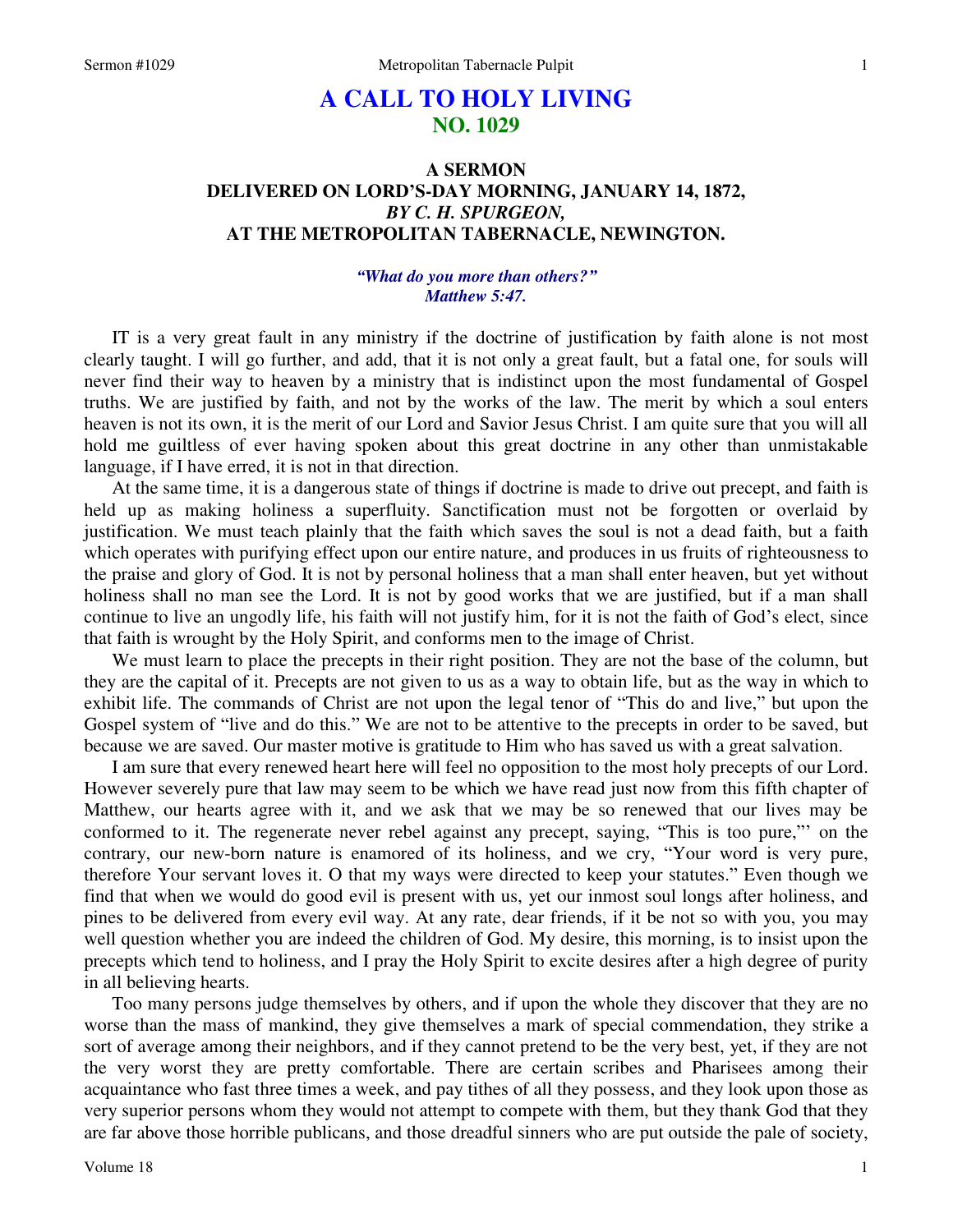and therefore they feel quite easy in their minds, and they go to their place of worship as if they were saints, and they bear the name of Christian as if it belonged to them, they share in Christian privileges, and sit with God's people, as if they were truly of the family, their marks and evidences being just these, that they do about as much upon the whole as other people, and if they are not first they are not altogether last. The nests of such people ought to be grievously disturbed when they read the chapter before us, for there the Master insists upon a higher standard than the world's highest, and tells us that except our righteousness exceeds that of the scribes and Pharisees, we cannot enter into the kingdom of heaven.

In our text, the great Master asks of those who are professors of His faith, that they should not only do as much as others to prove their title, but that they should do more than others, and He makes this a test question concerning their being really His followers: "What do you more than others?"

I shall try, this morning, *first,* to show that there are *grounds for expecting more from Christians than from others, secondly,* I shall try to indicate *the matters in which we naturally expect more from them than from others,* and *thirdly,* I shall give some *reasons why it should be the aim of every saved soul to do more than others.*

**I.** We will consider THE GROUNDS FOR EXPECTING MORE FROM CHRISTIANS THAN FROM OTHERS.

There are legitimate reasons why the world, the church, and our Lord Jesus Christ Himself, may expect more from Christians than from the rest of mankind. And the first is, because *they profess more.* Professions should always be supported by facts, or else they are deceits, impostures, and hypocrisies. A Christian professes himself to be a renewed man, he has learned the evil of sin, repented of it, and fled from it to Christ Jesus, he professes to have been pardoned, and to have received a new heart and a right spirit, he professes, also, to be a child of God, and an heir of heaven.

Other men do not profess this. Some, who make no profession, wish that they could hope that these things belonged to them, others of them, altogether, despise these things, but in neither case, do they profess to be what the Christian is.

Now, Christian, if you profess this, your life must prove it, or else, if your life gives the lie to your religious pretensions, you stand convicted of a flagrant falsehood, a fraud on men and a felony against God. It is a high crime and misdemeanor for a man to assume the name of a son of God, when he is utterly devoid of the divine nature, and lives in unholiness. In proportion as the privilege and the honor of a child of God is great, the sin of false pretensions to grace is increased. If you say you are regenerated, renewed, and sanctified, then be all that this means, or else cease your boasting. Vainly do they boast of scholarship who cannot read a letter, and idle is that vaunting of valor which leaves a man afraid of his shadow.

You remember the ancient story of the traveler who, upon his return to his native city, boasted of the extraordinary feats which he had performed, and how, in particular, he had astonished all by his amazing leaps. I forget how many paces he had cleared, but something very wonderful indeed. Those who stood round opened their mouths in amazement as they heard the marvel, but one sage was less believing, and therefore, marked out the exact length on the ground, and said, "If you leaped as far as that abroad, perhaps you will do the same here, and then we will believe you."

The world, in these times, will be sure to ask for proofs, the age for mere assertion is over. Men will say to you, you claim to have experienced this, and to be that, now, just act accordingly and we will believe you, and if you do not give them a fair and honest reply, they will not mutter it in secret places, but they will make it plain to your face that they believe you to be a mere pretender, and what is worse, they will blame the Christian religion of which you are so unworthy a professor.

Alas! we may well blush for many of you professors. How might you blush for yourselves if you were capable of it, but it is to be feared that many are past shame and have brazen foreheads. How has Christ been dishonored, crucified afresh, and put to all open shame by ungodly men who have dared to take His name upon themselves.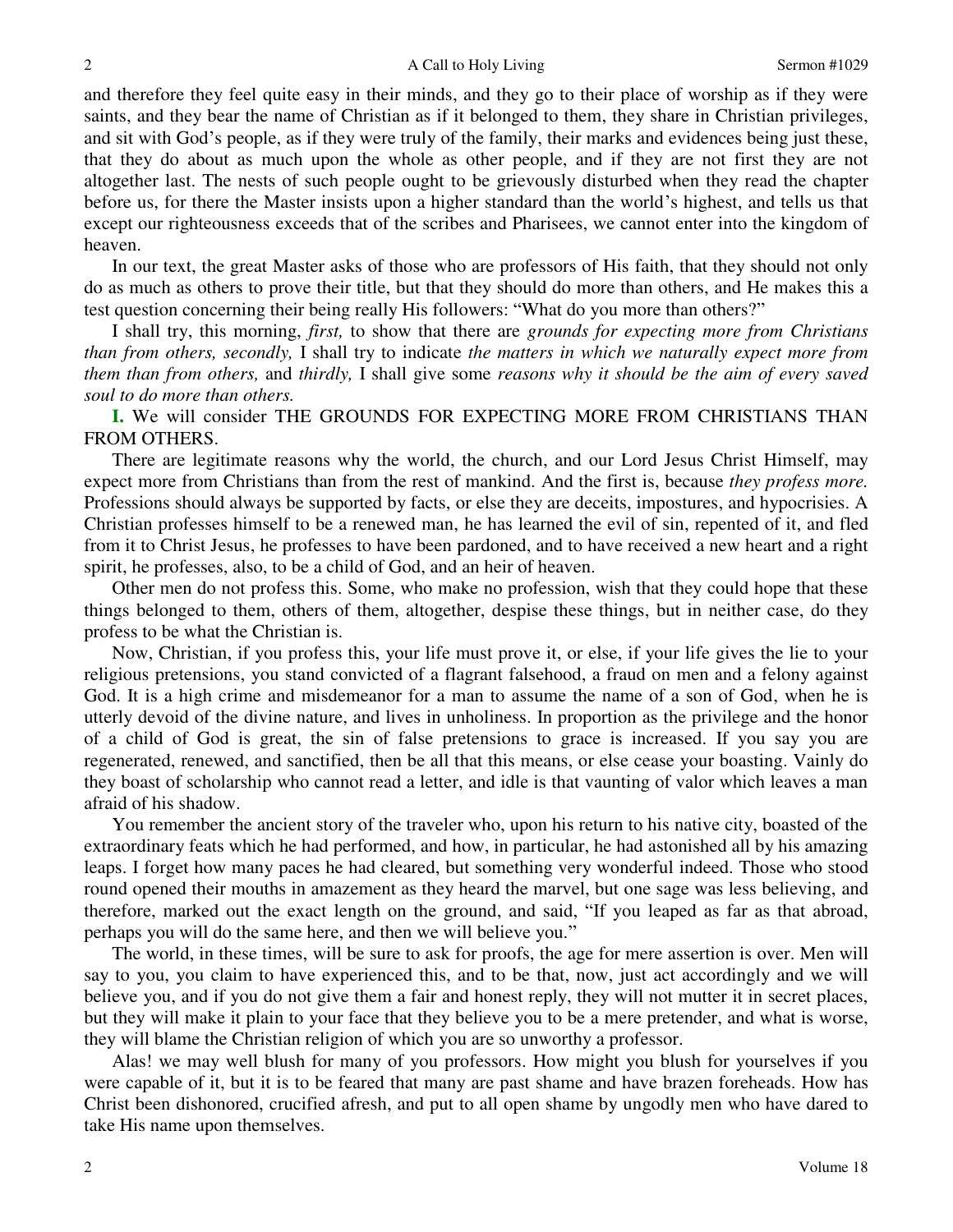#### Sermon #1029 A Call to Holy Living

When one of the great painters was engaged upon the portraits of Peter and Paul, a cardinal who stood by observed that he thought the painter put too much red in their faces. "No," said the artist, "it is to show how much the apostles blush for the conduct of those who call themselves their successors." You professors are the successors of the early saints, but do you not dishonor their names? In how many cases may your pastors blush for you, and weep over you, because you cause the holy name to be blasphemed. We have all much cause for heart-searching here, but the misery is that the very men who have most cause to be anxious will refuse to search themselves.

Instead of doing more than others, it is to be feared that many are not doing as much as others. Even worldly men are more honest than some professors, and I might add more generous and more sober. There are thousands who do not profess to be converted, who, nevertheless, are scrupulous in their dealings, and exact in their mercantile transactions, while some base-born professors have fleeced the public, have issued lying prospectuses of bubble companies, and have ended in gigantic bankruptcies, if we have much of this, religion will be a scoff and a by-word throughout the land. God save us from making a profession if we have not grace to live up to it.

But secondly, we may well expect more from Christians than others because it is a fact in the case of those who are truly Christians that *they are more than others.* It is not mere talk, it is a fact that the believer in Christ is born again. He is not only as other men are, made by God, but he has been twice made, new born, new created in Christ Jesus. It is no fiction but a matter of truthful experience, we have passed from death unto life. We have received the Spirit of God into our souls, which has implanted in us a new nature higher than the nature of other men, as much higher than the common soul of man as the soul of man is above the nature of the beast, for the children of God are partakers of the divine nature, God dwells in them, and the Spirit of God inhabits them as a king inhabits his palace.

They are more than other men. They are so not only because of their regeneration, but because of that eternal act of God which set them apart in the covenant of grace or ever the earth was. God has a chosen people. "I have chosen you out of the world," says Christ. There are some upon whom everlasting love fixed its eye of grace or ever the mountains pierced the clouds or the rivers sought the sea.

These are more than others, and are infinitely more indebted to God's love than others. He has loved them with an everlasting love, and because of this He has drawn them to Himself. These men, because chosen of God, have been redeemed as other men were not. There is a sense, in which the atonement of Christ reaches to all mankind, but undoubtedly, Scripture teaches us that there is a people whom Christ has "redeemed from among men." "He laid down his life for his sheep," "He loved his church, and gave himself *for it."* There is a particular redemption, and in this every truly regenerated child of God is most certainly a partaker. Upon him is the blood mark, and he is Christ's. Of all such, it may be said, "You are not your own, you are bought with a price." They have God's nature in them, they have God's election upon them, they have God's redemption emancipating them, so that they are more than others. They are precious sons of God while others are heirs of wrath, they are in the light while the whole world lies in darkness, they are sheep of His pasture while the rest of the world roam upon the wild mountains of vanity.

Now, if they are more than others they ought to produce more than others in their lives. I will not insist upon the reasoning here, because I rather appeal to every believer's heart than to his head. According as you have received so will love suggest to you to render. Can any holiness be too precise in return for the infinite love which has been bestowed upon you from before the foundation of the world? Can any service be too hard to repay the suffering which your Savior bore for your redemption? Can any self-denial be too severe to prove that the Holy Ghost in you has subdued your flesh and overcome your corruptions? I say the argument appeals to your love, I will not utter it in legal tones lest you should think you hear the whip of the law behind me, but even the Master Himself I think would put it to you thus, "Inasmuch as I have loved you thus, and have redeemed you with such a price, and have begotten you unto Myself by the power of My Spirit, what manner of people ought you to be in all holy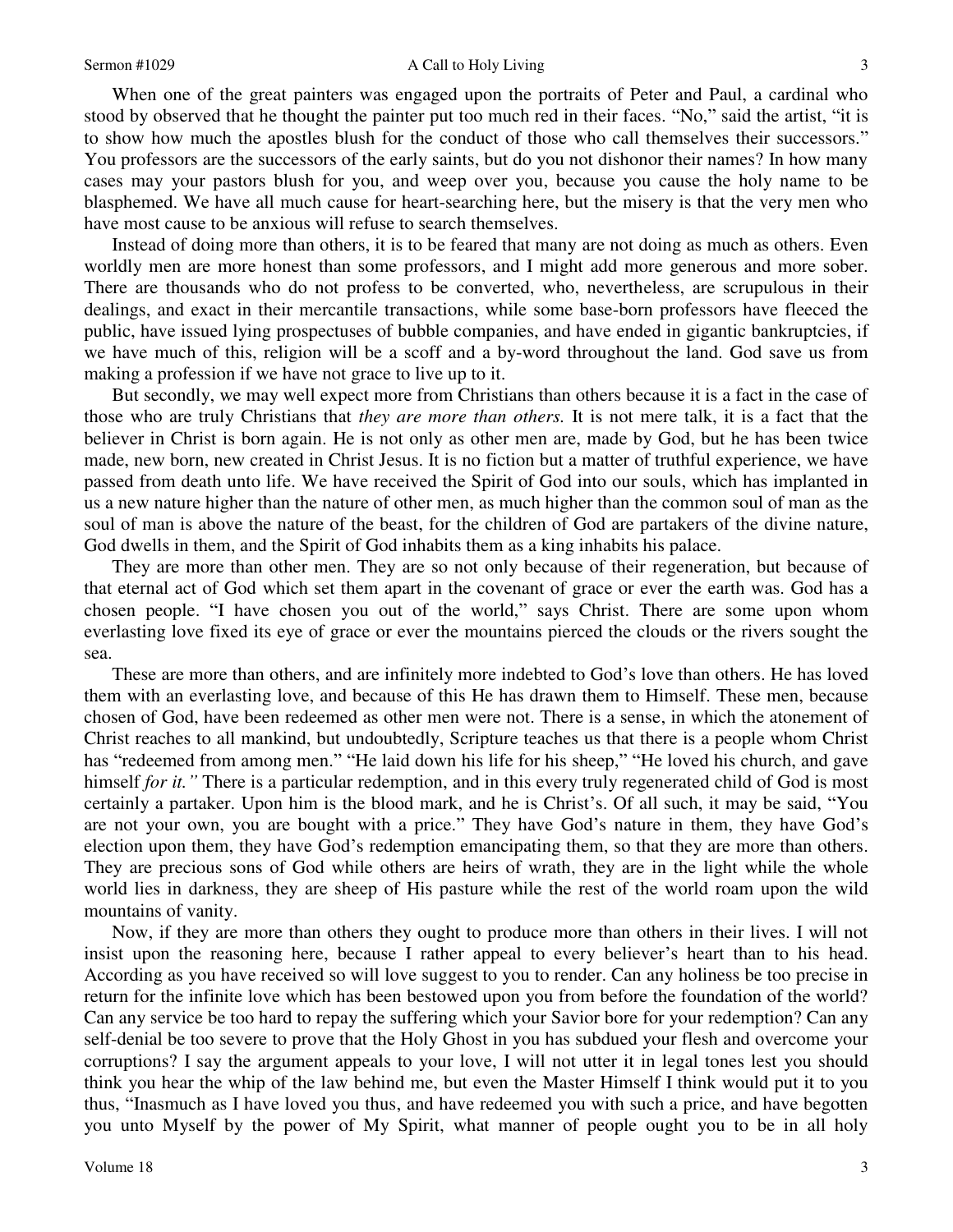conversation?" What must be expected from those so signally distinguished by the sovereign grace of God?

Again, it is certain that true Christians *can do more than others.* "Can," says one, "why, they can do nothing." True, but through Christ that strengthens them they can do all things, and Christ does strengthen His people. I admit their weakness, I admit, nay, I mourn and experientially lament, in my own person, their feebleness, But for all that, they are strong in the Lord and in the power of His might. Jesus Christ lends to them His conquering energy, and as His blood has overcome the enemy, they overcome through the blood of the Lamb. God has given them His Son, and in the power of Jesus they can and must vanquish sin.

Moreover, what is the indwelling Spirit within us? Is He not Omnipotence itself? The Holy Ghost who has come upon us is no influence which might be limited in its efficacy, but He is a divine person, who dwells with us and shall be in us. Who shall set any limit to the power of that man in whom the Holy Ghost Himself dwells? As believers, we must never dare to say, "That habit we cannot give up." We can and must overturn all the idols in our hearts. We may never say, "That height of devotion I can never reach."

Brethren, Omnipotence does gird us, God gives us the victory through Jesus Christ our Lord. We are never to sit down and say, "I must be a sinner up to such-and-such a point, I cannot get beyond that attainment." What says the Scripture? "Be you perfect even as your Father which is in heaven is perfect," after this perfection we are to strain, and towards this mark of our high calling we are to press. God who dwells in us is working in us daily to will and to do according to His own good pleasure, so that we can do what the dead sinner cannot do, we can do what sinners, without the Spirit, cannot do, and if we can, we must. Surely, it is required of a man according to what he has, and where much is given much will be required. Let us take care that we quench not the Spirit, that by our unbelief we restrain not His divine energies, but let us strive, God striving in us, after the highest conceivable standard of holiness and of separation from the world. O Spirit of God, do you help us that we may be sanctified by Your grace, spirit, soul, and body.

Yet further, more is to be expected of Christians than others because *they have more.* "But they are poor," says one. True, but the poorest Christian possesses more than the richest unbeliever. You shall set before me now the pauper who is a believer, and the emperor who has no faith in Christ, and I am persuaded that the poor, aged pauper would not exchange her lot though the imperial purple should be offered her. She would refuse to leave her Savior though the world were offered her. I think she would quote Dr. Watts and say—

> *"Go you that boast in all your stores, And tell how bright they shine; Your heaps of glittering dust are yours, But my Redeemer's mine."*

 While the poor believer feels that his God is his portion he despises rather than covets the glories of the world.

Brethren in Christ, you know right well that you possess the covenant of grace, a covenant rich beyond comparison. When Moses looked from the top of Nebo and saw the land from Lebanon even to the river of Egypt, no such prospect gladdened his gaze as that which rises before the eye of your faith when you survey the covenant ordered in all things and sure. More than that, you have Christ in the covenant, and Christ is all. All the glories of His immaculate manhood and His infinite Godhead, and all His merits, and all His conquests, and all His glories, all are yours, seeing you are His.

And what is most of all, God is yours. "I will be to them a God, and they shall be to me a people." And having God to be your God, Providence is yours—all things work together for your good. Life's goods are yours and so are its ills, this world is yours and worlds beyond the river, time and eternity, things present and things to come, life and death, all are yours. And yet no good thing was yours by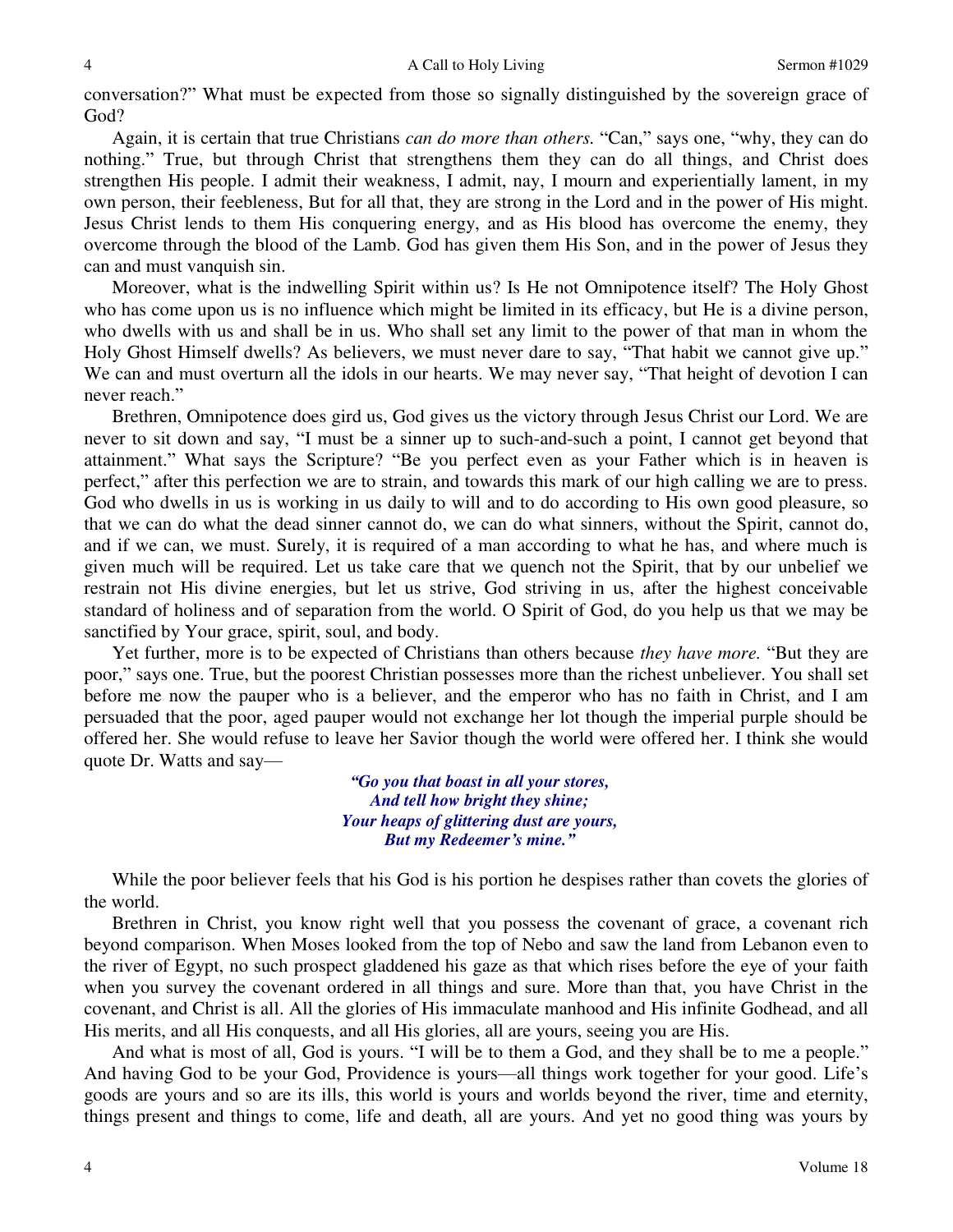natural inheritance. No good was yours by purchase from your own earnings or procurement of your own labor, they are all the gifts of the sovereign grace of God.

Brethren, we are all debtors, who shall tell how much we owe? If I said to any of you, "Take your pen and sit down quickly, and write how much you owe to your Lord," if you had to sit there till you completed the wondrous tale, you certainly would never leave those seats. Depths of mercy, that I, a sinner, should ever have a hope of heaven, but oh, heights of mercy! that I should be adopted into the family of God, and made a joint heir with Christ Jesus of all the heritage of the Firstborn of God, to have all that God is, and all that God has, to be the portion of my cup, this is grace indeed! My cup runs over! Bless the Lord, O my soul!

And now, after all this, ought you not to do more than others? Shall the servant who has but his daily pay love the master more than the child who has the father's heart? Shall the stranger who comes into the house occasionally love the master of the house more than his spouse who is beloved of his soul? Oh, by the favors you have received, countless and immense, by the precious fountainhead of mercy, from which all those favors come, by the many years in which goodness and mercy have followed you all your days, if you be not indeed insensible, and your hearts changed to adamant, I beseech you, brethren, do more than others, serve your Lord with an intensity which others cannot reach, and live for Him with an ardor of which they cannot conceive. I think there is a good argument here. It will be powerful reasoning if you feel it to be so. Do you feel it, brother? And feeling it, will you try to live it out?

Believers ought to do more than others, in the next place, because *they are looking for more than others.* The ungodly man's lookout is dark and dreary, when he dares open the window and look, what sees he? Come here, come here, ungodly man, I must take you to the battlements of your house and bid you look abroad. What see you? Ah, he closes his eye and refuses to look, for he sees a river, the name of which is Death, and he sees that the waves are black and foaming with the wrath of God. Look, sir, look, I pray you, for to close your eyes upon it will not dry it up. And do you see what is beyond that river? Ah, he dares not think, for after death to him comes hell and the wrath of God.

O man, look, I beseech you, look, for it will be your portion except you repent and fly to Christ for His mercy. But no, he covers his eyes, and goes back to his gaieties, for he cannot bear to look at what will surely be his portion. But come, Christian, you who have washed your robes and made them white in the blood of the Lamb, what see you? Suppose it should be your lot to die before the Master comes in His Second Advent, what see you? "I see," says he, "but a couch whereon I recline and close my eyes on earth to open them in heaven, I see angels waiting round that bed, and the Master, the Lord of life, ready to receive my spirit."

"What next do you see?" "No, I cannot tell you, for my eyes are dazzled with the glory, and my tongue is not able to describe what God reveals to His children by His Spirit, but there is the neverending glory, forever with the Lord, the rest that knows no fear, the Sabbath without end." Oh, the glory, the glory that lasts on for aye in the presence of the Master whom we have served, and the Father who has loved us of old! This is your prospect now, and brethren, as your prospect is so bright, I beseech you do more than others.

**II.** This is a very large field, but we must leave it because our time fails us, and we must call your attention to those MATTERS IN WHICH WE MAY NATURALLY LOOK FOR THE CHRISTIAN TO DO MORE THAN OTHERS.

I thought I would not utter my own ideas this morning, but to fortify myself, would go back to the Master's own language, so I must refer you again to this fifth chapter of Matthew, and you will see, in looking from the thirteenth to the sixteenth verses, that our Lord expects His people *to set a more godly example* than others do.

Observe, they are to be the salt of the earth, they are to be the light of the world, they are to be as a city set on a hill, and therefore seen of all. If you were not a professor, my friend, you would certainly have some influence, and be under responsibilities for it, but as a Christian, your place in this world is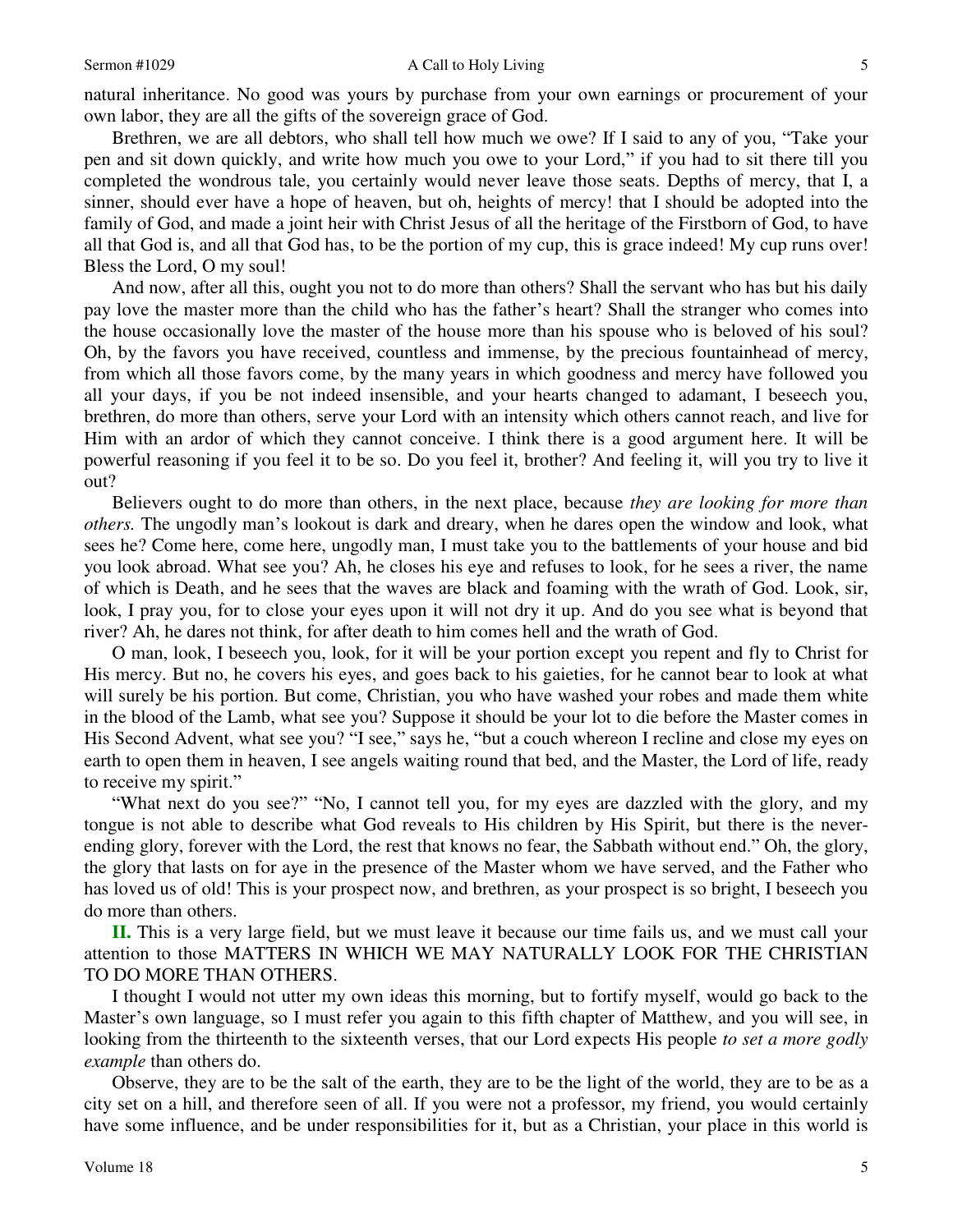peculiarly that of influence. You are not like a stone, affected by the atmosphere, or overgrown by moss, a merely passive thing, no, you are active, and are to affect others, as the salt which operates and seasons. You are not a candle unlit, which can exist without affecting others, you are a lighted candle, and you cannot be so lit without scattering light around. You are made on purpose to exert influence, and your Master warns you that if your influence be not salutary and good you are a hopelessly useless person, for when the salt has lost its savor it is good for nothing but to be trampled under foot. You are expected, therefore, to influence others for good.

You are an employer, let your influence be felt by your servants. You are a child at home, let influence be felt around the social hearth. You are, perhaps, a domestic servant, then take care that, like the little maid who waited on Naaman's wife, you seek the good of the household. Your influence must act quietly and unostentatiously, like the influence of salt, which is not noisy but yet potent. You cannot get through this world rightly by saying, "If I do no good, at least I do no hurt," that might be the plea of a stone or a brick, but it cannot be an apology for savorless salt, for if when the salt is rubbed into the meat it does not season and preserve it, it is bad salt, and has not performed its work, but has caused loss to the owner, and left the meat to become putrid.

And if you in this world, according to your capacity and means, do not affect other people for good, you have convicted yourself of being useless, worthless, a cumberer of the ground. The Master expects, as He has put the pungent influence of His grace into you, that you should be as salt, as He has put the burning light of His grace upon you, that you should be as a lamp, and scatter light all round. Take good heed of that. It is no saying of mine, it is the saying of Him whom you call Master and Lord. Think you hear Him speaking it from those dear lips, which are like lilies dropping sweet smelling myrrh, and instead of seeing my hands lifted up in warning, think you see the print of the nails in His hand and let the words come home with force to your soul.

Next, if I read from the seventeenth to the twentieth verse, I am taught that our Lord expects from His people *a more exact performance of the divine will* than even the Pharisees pretend to give. Observe, He speaks here about jots and tittles never passing away, and about those who break the least of His commandments, and teach men so, and I gather that He would have us observe the very least of His words and treasure up His commandments.

Do you think, dear brethren, there would be so many sects among Christians if all believers honestly wanted to know the truth and to know Christ's will? I do not think there would be. I cannot think our Lord has written a Book so doubtful and ambiguous in its expressions that men need differ in interpreting it upon plain points. I am afraid we bring prejudice to it, the prejudice of our constitutional temperament, or of our parents, or of the church with which we are associated, and we pay reverence to somebody else's book, perhaps a catechism, perhaps the Book of Common Prayer, over and beyond the Bible itself.

Now, this is all wrong, and we must purge ourselves of it and come to the Word of God itself, and when we come to this Book, it must be candidly and humbly, with this feeling, "I desire now to unlearn the most precious doctrine or practice I have ever learned if the Lord will show me that it is inconsistent with His will, and I desire to learn that truth which will bring me most into derision, or that ordinance which will submit me to the greatest inconvenience, if it is His will, for I am His servant, and I desire nothing to support my own opinion or to be my own rule."

I think we shall all get pretty near together, if, in the Spirit of God, we begin reading our Bibles in this way. Surely the Lord expects this of us. I do not think He expects this of some professors, for certainly He will never get it, they are quite satisfied to say, "I attend my parish church, and that is the faith of our church," or, "My grandmother joined the Dissenters, and therefore, I keep to them, and besides, after all, you know there are no sects in heaven." That last assertion is one of the shallowest pretences ever designed on earth, to excuse men from being scrupulously obedient to every word of their Lord and Master. I do not doubt, O disciple, but what you will reach heaven, even though you mistake some of the Master's teaching, but I do doubt your ever reaching there if you willfully despise His

6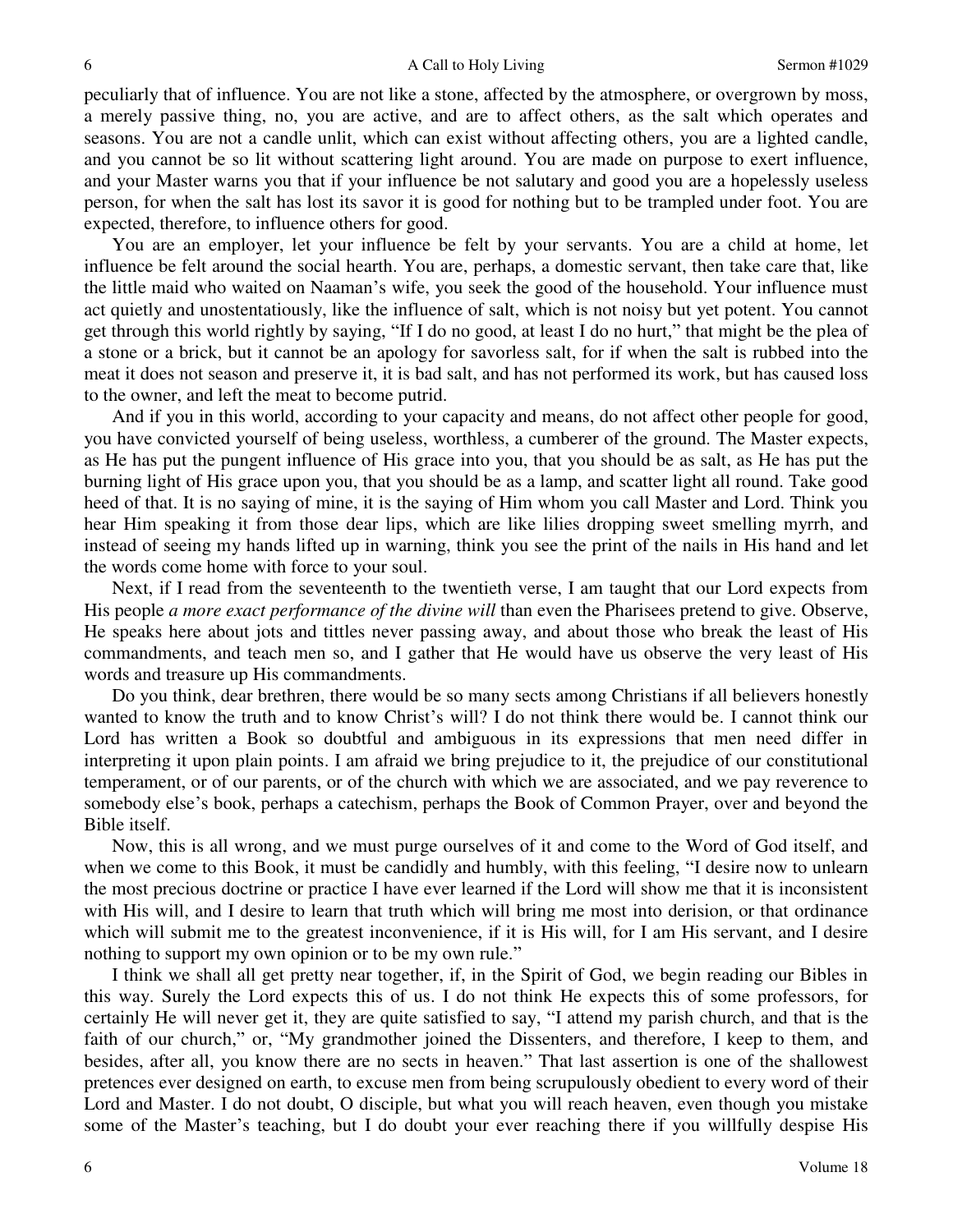words, or decline to learn what He came to teach. Our Lord has said unto us, "Go you therefore, and disciple all nations, baptizing them in the name of the Father, and of the Son, and of the Holy Ghost," and therefore, if you will not become disciples and learn of Christ, we have not even begun with you, neither can you be baptized, or bear the name of the Triune God. Jesus will have you obey His will, as well as trust His grace. Mind that, beloved. This demand for exact obedience is no word of mine, but of the Master.

Look again, from the twenty-first to the twenty-sixth verse, and though I do not pretend to expound every word, I remark that Christ would have His people excel all others *in gentleness.* Others will retaliate on those who vex them, and call them hard names, and will even go the length of saying "Fool," and perhaps, go still further, even come to cursing and imprecating terrible judgments. A quarrelsome man when he is in a quarrel with another rather takes pleasure in it, he does not mind how many hate him, or how many he hates, his religion is quite consistent with the worst temper, he can say his prayers, or he can offer his gifts to his god, and yet be as malicious as he likes, but with the Christian it is not so, and must not be so.

We are to bear a great deal of wrong before we make any reply whatever, and when we do give an answer, we must, if we would be like our Master, give a gentle one. Heaping coals of fire upon the head of our enemy by returning abundant kindness is the right revenge for a Christian, and all other revenge is denied to him. He is not to stand upon his rights, he is rather to say, "I know it is my right, but I will yield it sooner than I will contend, I know this man does me an injustice, but I will bear it sooner than my temper shall be ruffled, or my spirit shall be defiled, by a thought of evil." "Oh," says one, "this is a hard measure." Do you think it so? Are you a Christian then? for while in my soul I feel it is difficult, my heart feels I desire to do it, and I love it, and aspire after it, and I think every real Christian, though by reason of infirmity he often breaks this blessed rule, yet sees the beauty of it, and does not think it hard. No, rather the hard point to him is that he should fall so short of the gentle, loving nature of his dear Lord and Master.

But I must pass on, for the next point in which the Christian is to excel is *in purity.* Read from the twenty-seventh to the thirty-second verse—I do not go into particulars, but purity is earnestly commanded. The ungodly man says, "Well, I do not commit any act of fornication, you do not hear me sing a lascivious song," and saying that, he feels content, but the Christian's Master expects us to carry the point a great deal farther.

An unchaste look is a crime to us, and an evil thought is a sin. Oh, it shocks me beyond measure when I hear of professedly Christian people who fall into the commission of immodest actions—not such as are called criminal in common society, but loose, fleshly, and full of lasciviousness. I beseech you, all of you, in your conversation with one other, avoid anything which has the appearance of impurity in this respect. Looks and gestures step by step lead on to fouler things and sport which begins in folly ends in lewdness. Be you chaste as the driven snow, let not an immodest glance defile you. We do not like to say much about these things, they are so delicate, and we tremble lest we should suggest what we would prevent, But oh, by the tears of Jesus, by the wounds of Jesus, by the death of Jesus, hate even the garment spotted by the flesh, and avoid everything that savors of unchastity.

Flee youthful lusts as Joseph did. Run any risk sooner than fall into uncleanness, for it is a deep ditch, and the abhorred of the Lord shall fall therein. Strong temptations lie in wait for the young in a great city like this, but let the young man learn of God to cleanse his way, by taking heed thereto according to His Word. May you all be kept from falling, and be presented faultless before the presence of God with exceedingly great joy. You are not to be commonly chaste, you are to be much more than that, the very look and thought of impurity are to be hateful to you. Help us, O Spirit of God.

Next to that, the Christian is to be more than others *in truthfulness.* Read on from the thirty-third to the thirty-seventh verse, and the gist of all is, that whereas another man utters the truth because he swears, you are to speak the truth because you cannot do otherwise. Your ordinary word is to be as true as the extraordinary oath of the man who stands in the witness box in the court of justice. You are to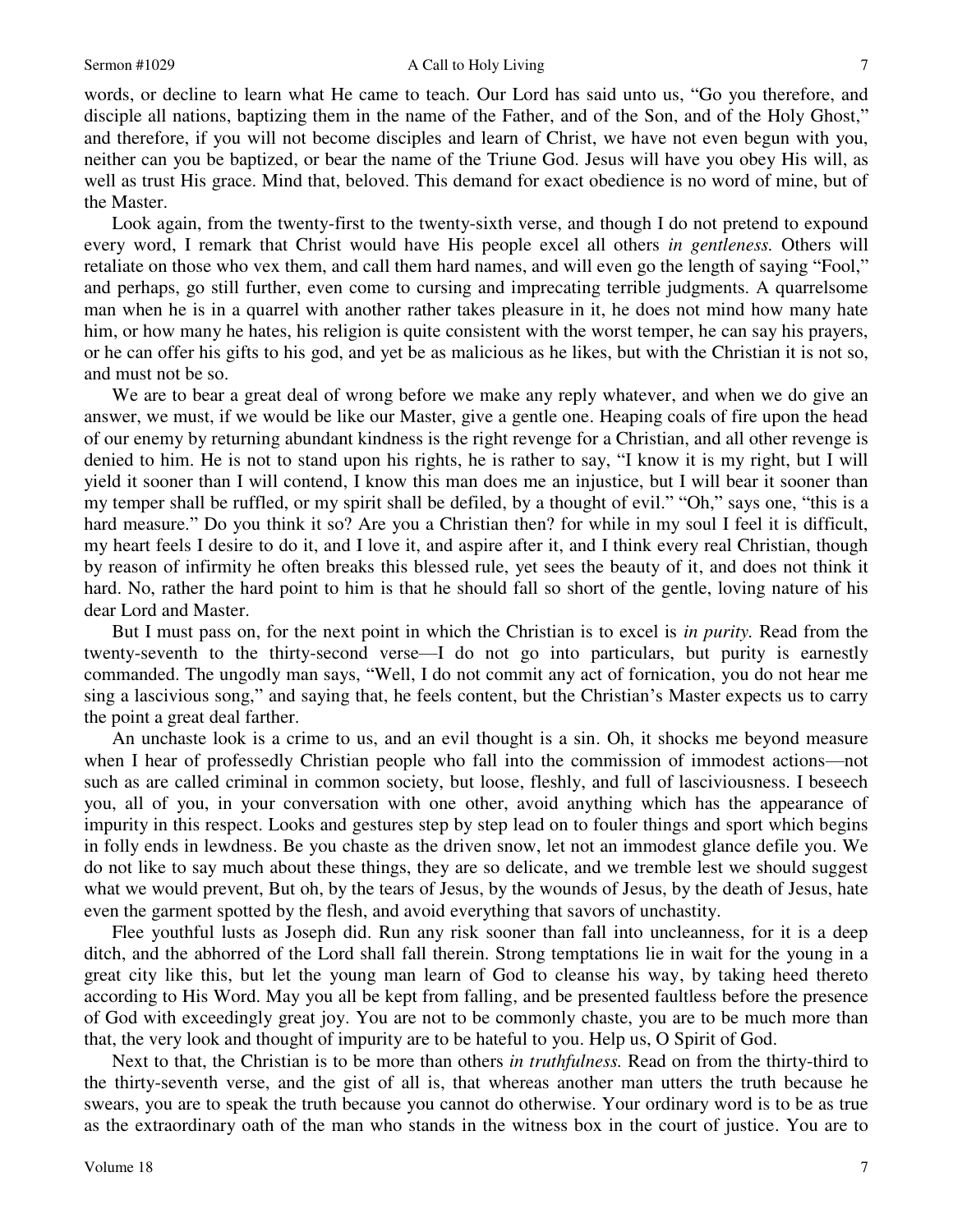avoid those evasions, those modes of concealing the truth which are common enough in trade, those exaggerations, those lies which are a common nuisance. Why, our advertisements swarm with lies, our shop windows are daubed with them—such as "tremendous sacrifices," when the only sacrificed person is the customer. All the world sees through puffery, and yet even professors go on puffing and exaggerating.

Shun it, Christian. If you tell a man you sell him an article under cost price, let it be under cost price, or do not say so. There are other modes of commending your wares which will be quite as effectual as falsehood. Scorn to earn a farthing by uttering that which is not true, and what you might allow in your next door neighbor, and say, "Well, he is under a different rule from me," do not for a moment tolerate in yourself. The strict literal truth in all things should be the law of the child of God. Let your, "yea, be yea," and your "nay, nay."

We have already touched upon the point which our Savior mentions from the thirty-eighth to the forty-second verse, namely, that the Christian should excel *in forbearance.* He should be ready to suffer wrong again and again sooner than be provoked to resistance, much less retaliation. That I have already spoken of, but may we excel in it.

And lastly, from the forty-second to the forty-eighth verse, our Savior shows that He expects us to excel *in love to all mankind* and in the practical fruit of it in trying to do them good. We ought to be, above all others, the most loving people, and the most good-doing people. The man who buttons himself up within himself and says, "Well, let every man see to himself, that is what I say, every man for himself and God for us all," the man who goes through the world paying his way with strict justice, but all the while having no heart to feel for the sick, and the poor, and the needy; the man with no care about anybody else's soul, his whole heart enclosed within his own ribs, all buttoned up in his own broadcloth, such a man is very much like the devil, but he is certainly not like Christ.

Our Lord Jesus Christ's heart was expansive and unselfish. He gave Himself for His enemies, and died breathing a prayer over them, He lived never for Himself. You could not put your finger on one point of His life and say, "Here He lived for Himself alone." Neither His prayers nor His preachings, nor His miracles or His sufferings, His woes or His glories were with an eye to Himself. He saved others, but Himself He would not save. His followers must in this follow Him closely. Selfishness is as foreign to Christianity as darkness to light.

The true Christian lives to do good, he looks abroad to see whom he may serve, and with this eye he looks upon the wicked, upon the fallen and the off-casts, seeking to reclaim them. Yes, in the same way he looks upon his personal enemies, and aims at winning them by repeated kindnesses. No nationality must confine his goodwill, no sect or clan monopolize his benevolence. No depravity of character or poverty of condition must sicken his loving-kindness, for Jesus received sinners and ate with them.

Our love must embrace those who lie hard by the gates of hell, and we must endeavor with words of truth and deeds of love to bring them to Christ, who can uplift them to heaven. Oh that you may all be gentle, quiet, meek in spirit, but full of an ardent, burning affection towards your fellow men, so shall you be known to be Christ's disciples.

"Oh," say you, "these are great things." Yes, but you have a great Spirit to help you, and you owe a great deal to your precious Lord and Master. Did I hear one say, "I will avoid sin by being very retired, I will find out a quiet place where I shall not be tempted, and where I shall have few calls upon me." Pretty soldier you who when your Captain says, "Win the victory," reply, "I will keep clear of the fight." No, Christian, go about your trade, go into the busy mart, attend to your business, attend to your family, attend to those matters which God has allotted to you, and glorify God in the battle of life by doing more than others. May God enable you to do so.

**III.** Now, into about two minutes we must condense what ought to have occupied at least a quarterof-an-hour. The last head was to deal with REASONS FOR OUR DOING MORE THAN OTHERS.

They were just these. First, *by our fruits we are to be known.* Men will never know us by our faith, for that is within us, they know us by our works, which are visible to them. Bring forth, therefore, the